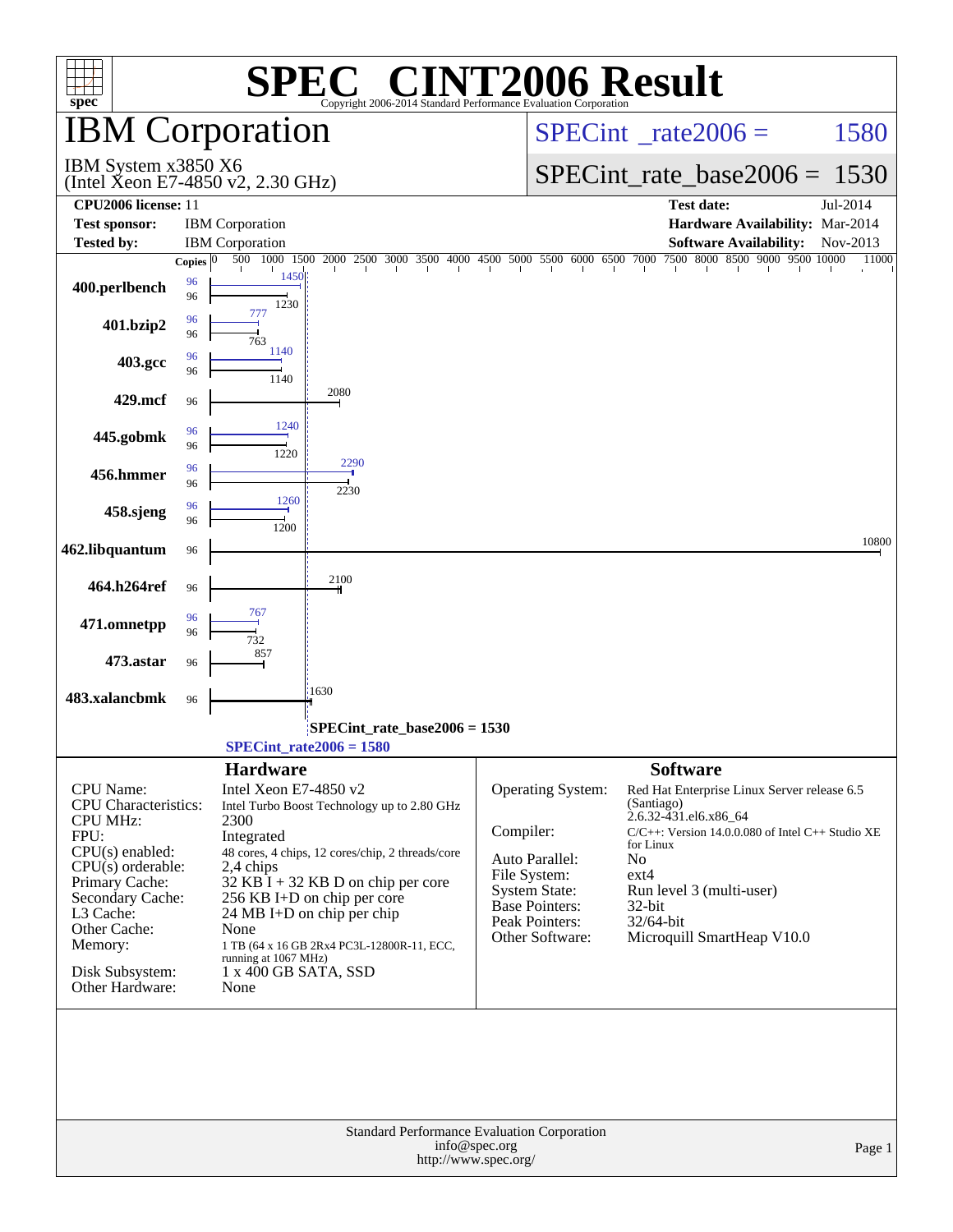

## IBM Corporation

### SPECint rate $2006 = 1580$

#### IBM System x3850 X6

(Intel Xeon E7-4850 v2, 2.30 GHz)

[SPECint\\_rate\\_base2006 =](http://www.spec.org/auto/cpu2006/Docs/result-fields.html#SPECintratebase2006) 1530

**[CPU2006 license:](http://www.spec.org/auto/cpu2006/Docs/result-fields.html#CPU2006license)** 11 **[Test date:](http://www.spec.org/auto/cpu2006/Docs/result-fields.html#Testdate)** Jul-2014 **[Test sponsor:](http://www.spec.org/auto/cpu2006/Docs/result-fields.html#Testsponsor)** IBM Corporation **[Hardware Availability:](http://www.spec.org/auto/cpu2006/Docs/result-fields.html#HardwareAvailability)** Mar-2014 **[Tested by:](http://www.spec.org/auto/cpu2006/Docs/result-fields.html#Testedby)** IBM Corporation **[Software Availability:](http://www.spec.org/auto/cpu2006/Docs/result-fields.html#SoftwareAvailability)** Nov-2013

#### **[Results Table](http://www.spec.org/auto/cpu2006/Docs/result-fields.html#ResultsTable)**

|                    | <b>Base</b>   |                |       |                |       |                                                                                                          |       | <b>Peak</b>   |                |              |                |              |                |              |
|--------------------|---------------|----------------|-------|----------------|-------|----------------------------------------------------------------------------------------------------------|-------|---------------|----------------|--------------|----------------|--------------|----------------|--------------|
| <b>Benchmark</b>   | <b>Copies</b> | <b>Seconds</b> | Ratio | <b>Seconds</b> | Ratio | <b>Seconds</b>                                                                                           | Ratio | <b>Copies</b> | <b>Seconds</b> | <b>Ratio</b> | <b>Seconds</b> | <b>Ratio</b> | <b>Seconds</b> | <b>Ratio</b> |
| 400.perlbench      | 96            | 760            | 1230  | 759            | 1240  | 761                                                                                                      | 1230  | 96            | 647            | 1450         | 647            | 1450         | 648            | 1450         |
| 401.bzip2          | 96            | 1210           | 765   | 1214           | 763   | 1214                                                                                                     | 763   | 96            | 1192           | 777          | 1194           | 776          | 1192           | 777          |
| $403.\mathrm{gcc}$ | 96            | 679            | 1140  | 675            | 1140  | 675                                                                                                      | 1140  | 96            | 679            | 1140         | 677            | 1140         | 676            | 1140         |
| $429$ .mcf         | 96            | 421            | 2080  | 422            | 2080  | 421                                                                                                      | 2080  | 96            | 421            | 2080         | 422            | 2080         | 421            | 2080         |
| $445$ .gobm $k$    | 96            | 827            | 1220  | 826            | 1220  | 827                                                                                                      | 1220  | 96            | 809            | 1240         | 810            | 1240         | 810            | 1240         |
| 456.hmmer          | 96            | 403            | 2220  | 402            | 2230  | 403                                                                                                      | 2230  | 96            | 390            | 2290         | 388            | 2310         | 392            | 2280         |
| $458$ .sjeng       | 96            | 968            | 1200  | 967            | 1200  | 968                                                                                                      | 1200  | 96            | 923            | 1260         | 927            | 1250         | 922            | 1260         |
| 462.libquantum     | 96            | 184            | 10800 | 184            | 10800 | 184                                                                                                      | 10800 | 96            | 184            | 10800        | 184            | 10800        | 184            | 10800        |
| 464.h264ref        | 96            | 1011           | 2100  | 1009           | 2110  | 1031                                                                                                     | 2060l | 96            | 1011           | 2100         | 1009           | 2110         | 1031           | 2060         |
| 471.omnetpp        | 96            | 819            | 733   | 820            | 732   | 820                                                                                                      | 732   | 96            | 782            | 767          | 783            | 767          | 783            | 767          |
| $473$ . astar      | 96            | 786            | 858   | 786            | 857   | 787                                                                                                      | 856   | 96            | 786            | 858          | 786            | 857          | 787            | 856          |
| 483.xalancbmk      | 96            | 406            | 1630  | 406            | 1630  | 411                                                                                                      | 1610  | 96            | 406            | 1630         | 406            | 1630         | 411            | 1610         |
|                    |               |                |       |                |       | Results appear in the order in which they were run. Bold underlined text indicates a median measurement. |       |               |                |              |                |              |                |              |

#### **[Submit Notes](http://www.spec.org/auto/cpu2006/Docs/result-fields.html#SubmitNotes)**

 The numactl mechanism was used to bind copies to processors. The config file option 'submit' was used to generate numactl commands to bind each copy to a specific processor. For details, please see the config file.

#### **[Operating System Notes](http://www.spec.org/auto/cpu2006/Docs/result-fields.html#OperatingSystemNotes)**

Stack size set to unlimited using "ulimit -s unlimited"

#### **[Platform Notes](http://www.spec.org/auto/cpu2006/Docs/result-fields.html#PlatformNotes)**

 Operating Mode set to Maximum Perfomance in BIOS Sysinfo program /cpu2006.1.2\_14.0\_aug2013/config/sysinfo.rev6818 \$Rev: 6818 \$ \$Date:: 2012-07-17 #\$ e86d102572650a6e4d596a3cee98f191 running on Larry-Andromeda Wed Jul 9 11:30:10 2014

 This section contains SUT (System Under Test) info as seen by some common utilities. To remove or add to this section, see: <http://www.spec.org/cpu2006/Docs/config.html#sysinfo>

 From /proc/cpuinfo model name : Intel(R) Xeon(R) CPU E7-4850 v2 @ 2.30GHz 4 "physical id"s (chips) 96 "processors" cores, siblings (Caution: counting these is hw and system dependent. The following excerpts from /proc/cpuinfo might not be reliable. Use with caution.) cpu cores : 12

Continued on next page

Standard Performance Evaluation Corporation [info@spec.org](mailto:info@spec.org) <http://www.spec.org/>

Page 2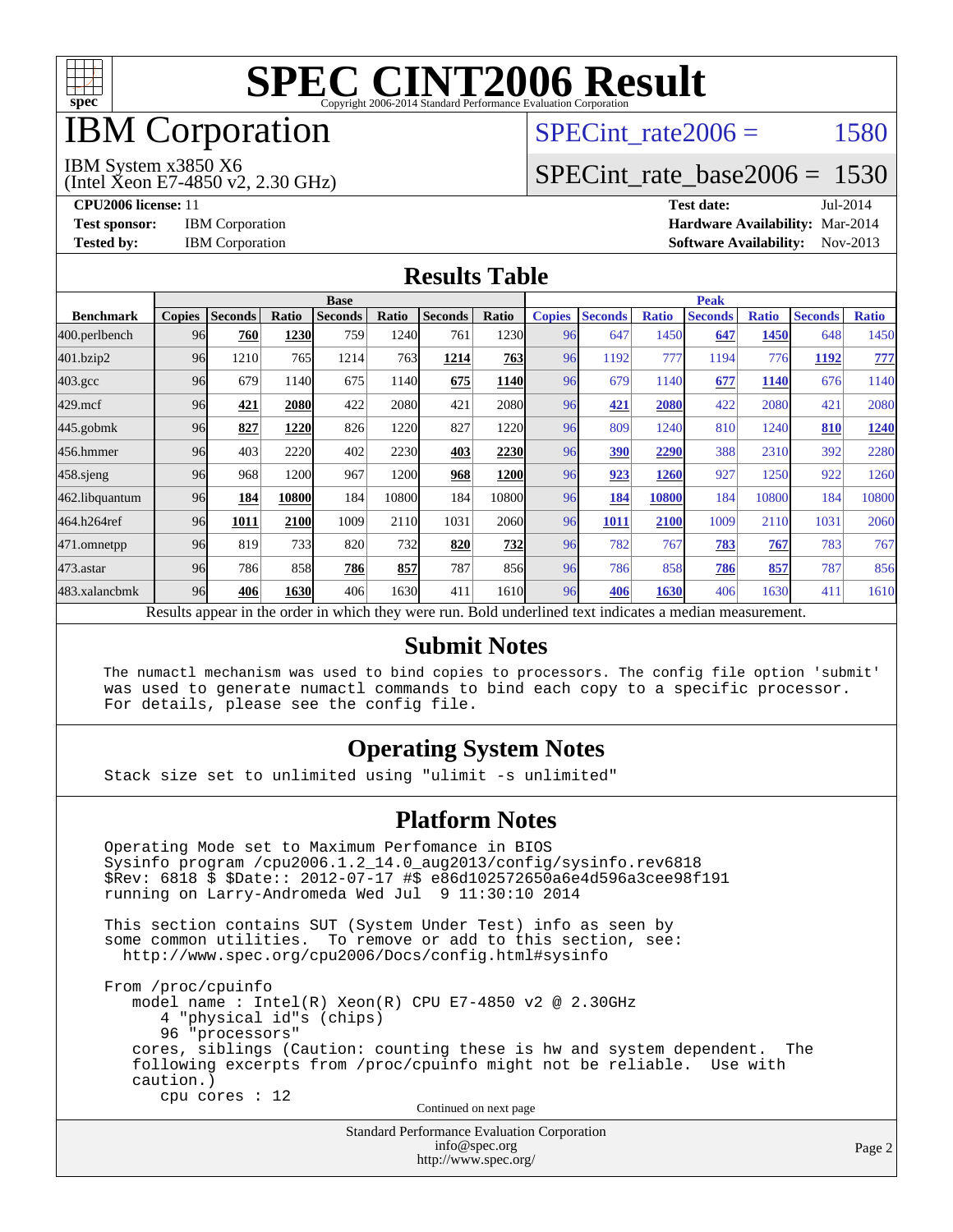

IBM Corporation

(Intel Xeon E7-4850 v2, 2.30 GHz)

SPECint rate $2006 = 1580$ 

IBM System x3850 X6

[SPECint\\_rate\\_base2006 =](http://www.spec.org/auto/cpu2006/Docs/result-fields.html#SPECintratebase2006) 1530

**[Test sponsor:](http://www.spec.org/auto/cpu2006/Docs/result-fields.html#Testsponsor)** IBM Corporation **[Hardware Availability:](http://www.spec.org/auto/cpu2006/Docs/result-fields.html#HardwareAvailability)** Mar-2014

**[CPU2006 license:](http://www.spec.org/auto/cpu2006/Docs/result-fields.html#CPU2006license)** 11 **[Test date:](http://www.spec.org/auto/cpu2006/Docs/result-fields.html#Testdate)** Jul-2014 **[Tested by:](http://www.spec.org/auto/cpu2006/Docs/result-fields.html#Testedby)** IBM Corporation **IBM** Corporation **[Software Availability:](http://www.spec.org/auto/cpu2006/Docs/result-fields.html#SoftwareAvailability)** Nov-2013

#### **[Platform Notes \(Continued\)](http://www.spec.org/auto/cpu2006/Docs/result-fields.html#PlatformNotes)**

 siblings : 24 physical 0: cores 0 1 2 3 4 5 8 9 10 11 12 13 physical 1: cores 0 1 2 3 4 5 8 9 10 11 12 13 physical 2: cores 0 1 2 3 4 5 8 9 10 11 12 13 physical 3: cores 0 1 2 3 4 5 8 9 10 11 12 13 cache size : 24576 KB From /proc/meminfo MemTotal: 1058470592 kB HugePages\_Total: 0<br>Hugepagesize: 2048 kB Hugepagesize: /usr/bin/lsb\_release -d Red Hat Enterprise Linux Server release 6.5 (Santiago) From /etc/\*release\* /etc/\*version\* redhat-release: Red Hat Enterprise Linux Server release 6.5 (Santiago) system-release: Red Hat Enterprise Linux Server release 6.5 (Santiago) system-release-cpe: cpe:/o:redhat:enterprise\_linux:6server:ga:server uname -a: Linux Larry-Andromeda 2.6.32-431.el6.x86\_64 #1 SMP Sun Nov 10 22:19:54 EST 2013 x86\_64 x86\_64 x86\_64 GNU/Linux run-level 3 Jul 9 11:26 SPEC is set to: /cpu2006.1.2\_14.0\_aug2013 Filesystem Type Size Used Avail Use% Mounted on<br>
/dev/mapper/vg larryandromed-ly root ext4 357G 233G 106G 69% / /dev/mapper/vg\_larryandromed-lv\_root ext4 Additional information from dmidecode: BIOS IBM -[A8E107JUS-1.00]- 05/02/2014 Memory: 32x NO DIMM Unknown 64x Samsung M393B2G70QH0-YK0 16 GB 1067 MHz 2 rank (End of data from sysinfo program)

#### **[General Notes](http://www.spec.org/auto/cpu2006/Docs/result-fields.html#GeneralNotes)**

Environment variables set by runspec before the start of the run: LD\_LIBRARY\_PATH = "/cpu2006.1.2\_14.0\_aug2013/libs/32:/cpu2006.1.2\_14.0\_aug2013/libs/64:/cpu2006.1.2\_14.0\_aug2013/sh" Binaries compiled on a system with 1x Core i7-860 CPU + 8GB memory using RedHat EL 6.4 Transparent Huge Pages enabled with: echo always > /sys/kernel/mm/redhat\_transparent\_hugepage/enabled Filesystem page cache cleared with: echo 1> /proc/sys/vm/drop\_caches runspec command invoked through numactl i.e.: numactl --interleave=all runspec <etc>

Standard Performance Evaluation Corporation [info@spec.org](mailto:info@spec.org) <http://www.spec.org/>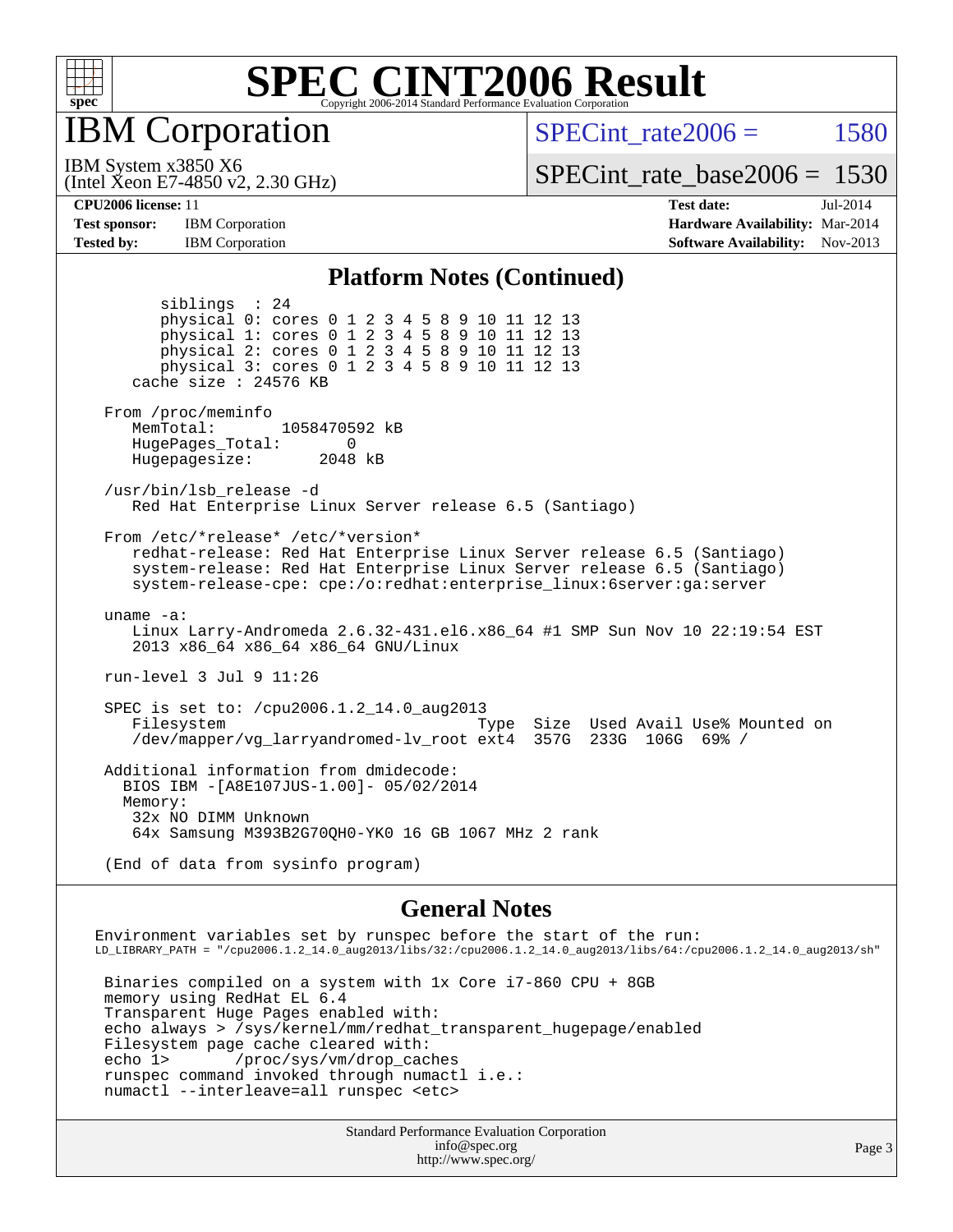

## IBM Corporation

SPECint rate $2006 = 1580$ 

(Intel Xeon E7-4850 v2, 2.30 GHz) IBM System x3850 X6

[SPECint\\_rate\\_base2006 =](http://www.spec.org/auto/cpu2006/Docs/result-fields.html#SPECintratebase2006) 1530

**[CPU2006 license:](http://www.spec.org/auto/cpu2006/Docs/result-fields.html#CPU2006license)** 11 **[Test date:](http://www.spec.org/auto/cpu2006/Docs/result-fields.html#Testdate)** Jul-2014 **[Test sponsor:](http://www.spec.org/auto/cpu2006/Docs/result-fields.html#Testsponsor)** IBM Corporation **[Hardware Availability:](http://www.spec.org/auto/cpu2006/Docs/result-fields.html#HardwareAvailability)** Mar-2014 **[Tested by:](http://www.spec.org/auto/cpu2006/Docs/result-fields.html#Testedby)** IBM Corporation **[Software Availability:](http://www.spec.org/auto/cpu2006/Docs/result-fields.html#SoftwareAvailability)** Nov-2013

## **[Base Compiler Invocation](http://www.spec.org/auto/cpu2006/Docs/result-fields.html#BaseCompilerInvocation)**

[C benchmarks](http://www.spec.org/auto/cpu2006/Docs/result-fields.html#Cbenchmarks):  $\text{icc}$   $-\text{m32}$ 

[C++ benchmarks:](http://www.spec.org/auto/cpu2006/Docs/result-fields.html#CXXbenchmarks) [icpc -m32](http://www.spec.org/cpu2006/results/res2014q3/cpu2006-20140714-30415.flags.html#user_CXXbase_intel_icpc_4e5a5ef1a53fd332b3c49e69c3330699)

#### **[Base Portability Flags](http://www.spec.org/auto/cpu2006/Docs/result-fields.html#BasePortabilityFlags)**

 400.perlbench: [-DSPEC\\_CPU\\_LINUX\\_IA32](http://www.spec.org/cpu2006/results/res2014q3/cpu2006-20140714-30415.flags.html#b400.perlbench_baseCPORTABILITY_DSPEC_CPU_LINUX_IA32) 462.libquantum: [-DSPEC\\_CPU\\_LINUX](http://www.spec.org/cpu2006/results/res2014q3/cpu2006-20140714-30415.flags.html#b462.libquantum_baseCPORTABILITY_DSPEC_CPU_LINUX) 483.xalancbmk: [-DSPEC\\_CPU\\_LINUX](http://www.spec.org/cpu2006/results/res2014q3/cpu2006-20140714-30415.flags.html#b483.xalancbmk_baseCXXPORTABILITY_DSPEC_CPU_LINUX)

### **[Base Optimization Flags](http://www.spec.org/auto/cpu2006/Docs/result-fields.html#BaseOptimizationFlags)**

[C benchmarks](http://www.spec.org/auto/cpu2006/Docs/result-fields.html#Cbenchmarks):

[-xSSE4.2](http://www.spec.org/cpu2006/results/res2014q3/cpu2006-20140714-30415.flags.html#user_CCbase_f-xSSE42_f91528193cf0b216347adb8b939d4107) [-ipo](http://www.spec.org/cpu2006/results/res2014q3/cpu2006-20140714-30415.flags.html#user_CCbase_f-ipo) [-O3](http://www.spec.org/cpu2006/results/res2014q3/cpu2006-20140714-30415.flags.html#user_CCbase_f-O3) [-no-prec-div](http://www.spec.org/cpu2006/results/res2014q3/cpu2006-20140714-30415.flags.html#user_CCbase_f-no-prec-div) [-opt-prefetch](http://www.spec.org/cpu2006/results/res2014q3/cpu2006-20140714-30415.flags.html#user_CCbase_f-opt-prefetch) [-opt-mem-layout-trans=3](http://www.spec.org/cpu2006/results/res2014q3/cpu2006-20140714-30415.flags.html#user_CCbase_f-opt-mem-layout-trans_a7b82ad4bd7abf52556d4961a2ae94d5)

[C++ benchmarks:](http://www.spec.org/auto/cpu2006/Docs/result-fields.html#CXXbenchmarks)

[-xSSE4.2](http://www.spec.org/cpu2006/results/res2014q3/cpu2006-20140714-30415.flags.html#user_CXXbase_f-xSSE42_f91528193cf0b216347adb8b939d4107) [-ipo](http://www.spec.org/cpu2006/results/res2014q3/cpu2006-20140714-30415.flags.html#user_CXXbase_f-ipo) [-O3](http://www.spec.org/cpu2006/results/res2014q3/cpu2006-20140714-30415.flags.html#user_CXXbase_f-O3) [-no-prec-div](http://www.spec.org/cpu2006/results/res2014q3/cpu2006-20140714-30415.flags.html#user_CXXbase_f-no-prec-div) [-opt-prefetch](http://www.spec.org/cpu2006/results/res2014q3/cpu2006-20140714-30415.flags.html#user_CXXbase_f-opt-prefetch) [-opt-mem-layout-trans=3](http://www.spec.org/cpu2006/results/res2014q3/cpu2006-20140714-30415.flags.html#user_CXXbase_f-opt-mem-layout-trans_a7b82ad4bd7abf52556d4961a2ae94d5) [-Wl,-z,muldefs](http://www.spec.org/cpu2006/results/res2014q3/cpu2006-20140714-30415.flags.html#user_CXXbase_link_force_multiple1_74079c344b956b9658436fd1b6dd3a8a) [-L/sh -lsmartheap](http://www.spec.org/cpu2006/results/res2014q3/cpu2006-20140714-30415.flags.html#user_CXXbase_SmartHeap_32f6c82aa1ed9c52345d30cf6e4a0499)

#### **[Base Other Flags](http://www.spec.org/auto/cpu2006/Docs/result-fields.html#BaseOtherFlags)**

[C benchmarks](http://www.spec.org/auto/cpu2006/Docs/result-fields.html#Cbenchmarks):

403.gcc: [-Dalloca=\\_alloca](http://www.spec.org/cpu2006/results/res2014q3/cpu2006-20140714-30415.flags.html#b403.gcc_baseEXTRA_CFLAGS_Dalloca_be3056838c12de2578596ca5467af7f3)

## **[Peak Compiler Invocation](http://www.spec.org/auto/cpu2006/Docs/result-fields.html#PeakCompilerInvocation)**

[C benchmarks \(except as noted below\)](http://www.spec.org/auto/cpu2006/Docs/result-fields.html#Cbenchmarksexceptasnotedbelow): [icc -m32](http://www.spec.org/cpu2006/results/res2014q3/cpu2006-20140714-30415.flags.html#user_CCpeak_intel_icc_5ff4a39e364c98233615fdd38438c6f2) 400.perlbench: [icc -m64](http://www.spec.org/cpu2006/results/res2014q3/cpu2006-20140714-30415.flags.html#user_peakCCLD400_perlbench_intel_icc_64bit_bda6cc9af1fdbb0edc3795bac97ada53) 401.bzip2: [icc -m64](http://www.spec.org/cpu2006/results/res2014q3/cpu2006-20140714-30415.flags.html#user_peakCCLD401_bzip2_intel_icc_64bit_bda6cc9af1fdbb0edc3795bac97ada53)

456.hmmer: [icc -m64](http://www.spec.org/cpu2006/results/res2014q3/cpu2006-20140714-30415.flags.html#user_peakCCLD456_hmmer_intel_icc_64bit_bda6cc9af1fdbb0edc3795bac97ada53)

458.sjeng: [icc -m64](http://www.spec.org/cpu2006/results/res2014q3/cpu2006-20140714-30415.flags.html#user_peakCCLD458_sjeng_intel_icc_64bit_bda6cc9af1fdbb0edc3795bac97ada53)

```
C++ benchmarks: 
    icpc -m32
```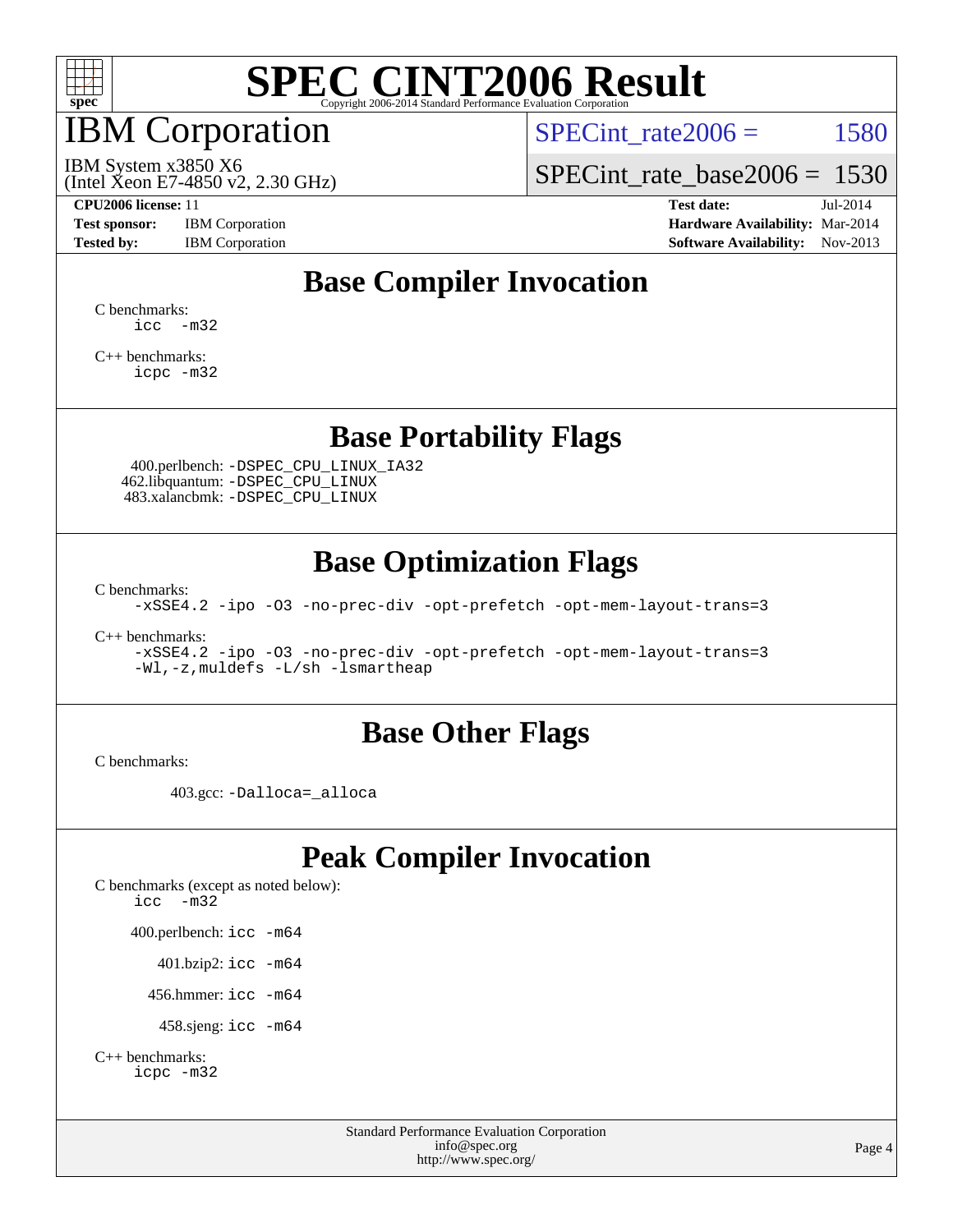

IBM Corporation

SPECint rate $2006 = 1580$ 

(Intel Xeon E7-4850 v2, 2.30 GHz) IBM System x3850 X6

[SPECint\\_rate\\_base2006 =](http://www.spec.org/auto/cpu2006/Docs/result-fields.html#SPECintratebase2006) 1530

**[CPU2006 license:](http://www.spec.org/auto/cpu2006/Docs/result-fields.html#CPU2006license)** 11 **[Test date:](http://www.spec.org/auto/cpu2006/Docs/result-fields.html#Testdate)** Jul-2014 **[Test sponsor:](http://www.spec.org/auto/cpu2006/Docs/result-fields.html#Testsponsor)** IBM Corporation **[Hardware Availability:](http://www.spec.org/auto/cpu2006/Docs/result-fields.html#HardwareAvailability)** Mar-2014 **[Tested by:](http://www.spec.org/auto/cpu2006/Docs/result-fields.html#Testedby)** IBM Corporation **[Software Availability:](http://www.spec.org/auto/cpu2006/Docs/result-fields.html#SoftwareAvailability)** Nov-2013

### **[Peak Portability Flags](http://www.spec.org/auto/cpu2006/Docs/result-fields.html#PeakPortabilityFlags)**

 400.perlbench: [-DSPEC\\_CPU\\_LP64](http://www.spec.org/cpu2006/results/res2014q3/cpu2006-20140714-30415.flags.html#b400.perlbench_peakCPORTABILITY_DSPEC_CPU_LP64) [-DSPEC\\_CPU\\_LINUX\\_X64](http://www.spec.org/cpu2006/results/res2014q3/cpu2006-20140714-30415.flags.html#b400.perlbench_peakCPORTABILITY_DSPEC_CPU_LINUX_X64) 401.bzip2: [-DSPEC\\_CPU\\_LP64](http://www.spec.org/cpu2006/results/res2014q3/cpu2006-20140714-30415.flags.html#suite_peakCPORTABILITY401_bzip2_DSPEC_CPU_LP64) 456.hmmer: [-DSPEC\\_CPU\\_LP64](http://www.spec.org/cpu2006/results/res2014q3/cpu2006-20140714-30415.flags.html#suite_peakCPORTABILITY456_hmmer_DSPEC_CPU_LP64) 458.sjeng: [-DSPEC\\_CPU\\_LP64](http://www.spec.org/cpu2006/results/res2014q3/cpu2006-20140714-30415.flags.html#suite_peakCPORTABILITY458_sjeng_DSPEC_CPU_LP64) 462.libquantum: [-DSPEC\\_CPU\\_LINUX](http://www.spec.org/cpu2006/results/res2014q3/cpu2006-20140714-30415.flags.html#b462.libquantum_peakCPORTABILITY_DSPEC_CPU_LINUX) 483.xalancbmk: [-DSPEC\\_CPU\\_LINUX](http://www.spec.org/cpu2006/results/res2014q3/cpu2006-20140714-30415.flags.html#b483.xalancbmk_peakCXXPORTABILITY_DSPEC_CPU_LINUX)

## **[Peak Optimization Flags](http://www.spec.org/auto/cpu2006/Docs/result-fields.html#PeakOptimizationFlags)**

[C benchmarks](http://www.spec.org/auto/cpu2006/Docs/result-fields.html#Cbenchmarks):

 400.perlbench: [-xSSE4.2](http://www.spec.org/cpu2006/results/res2014q3/cpu2006-20140714-30415.flags.html#user_peakPASS2_CFLAGSPASS2_LDCFLAGS400_perlbench_f-xSSE42_f91528193cf0b216347adb8b939d4107)(pass 2) [-prof-gen](http://www.spec.org/cpu2006/results/res2014q3/cpu2006-20140714-30415.flags.html#user_peakPASS1_CFLAGSPASS1_LDCFLAGS400_perlbench_prof_gen_e43856698f6ca7b7e442dfd80e94a8fc)(pass 1) [-ipo](http://www.spec.org/cpu2006/results/res2014q3/cpu2006-20140714-30415.flags.html#user_peakPASS2_CFLAGSPASS2_LDCFLAGS400_perlbench_f-ipo)(pass 2) [-O3](http://www.spec.org/cpu2006/results/res2014q3/cpu2006-20140714-30415.flags.html#user_peakPASS2_CFLAGSPASS2_LDCFLAGS400_perlbench_f-O3)(pass 2) [-no-prec-div](http://www.spec.org/cpu2006/results/res2014q3/cpu2006-20140714-30415.flags.html#user_peakPASS2_CFLAGSPASS2_LDCFLAGS400_perlbench_f-no-prec-div)(pass 2) [-prof-use](http://www.spec.org/cpu2006/results/res2014q3/cpu2006-20140714-30415.flags.html#user_peakPASS2_CFLAGSPASS2_LDCFLAGS400_perlbench_prof_use_bccf7792157ff70d64e32fe3e1250b55)(pass 2) [-auto-ilp32](http://www.spec.org/cpu2006/results/res2014q3/cpu2006-20140714-30415.flags.html#user_peakCOPTIMIZE400_perlbench_f-auto-ilp32)  $401.bzip2: -xSSE4.2(pass 2) -prof-qen(pass 1) -ipo(pass 2)$  $401.bzip2: -xSSE4.2(pass 2) -prof-qen(pass 1) -ipo(pass 2)$  $401.bzip2: -xSSE4.2(pass 2) -prof-qen(pass 1) -ipo(pass 2)$  $401.bzip2: -xSSE4.2(pass 2) -prof-qen(pass 1) -ipo(pass 2)$  $401.bzip2: -xSSE4.2(pass 2) -prof-qen(pass 1) -ipo(pass 2)$ [-O3](http://www.spec.org/cpu2006/results/res2014q3/cpu2006-20140714-30415.flags.html#user_peakPASS2_CFLAGSPASS2_LDCFLAGS401_bzip2_f-O3)(pass 2) [-no-prec-div](http://www.spec.org/cpu2006/results/res2014q3/cpu2006-20140714-30415.flags.html#user_peakPASS2_CFLAGSPASS2_LDCFLAGS401_bzip2_f-no-prec-div)(pass 2) [-prof-use](http://www.spec.org/cpu2006/results/res2014q3/cpu2006-20140714-30415.flags.html#user_peakPASS2_CFLAGSPASS2_LDCFLAGS401_bzip2_prof_use_bccf7792157ff70d64e32fe3e1250b55)(pass 2) [-opt-prefetch](http://www.spec.org/cpu2006/results/res2014q3/cpu2006-20140714-30415.flags.html#user_peakCOPTIMIZE401_bzip2_f-opt-prefetch) [-auto-ilp32](http://www.spec.org/cpu2006/results/res2014q3/cpu2006-20140714-30415.flags.html#user_peakCOPTIMIZE401_bzip2_f-auto-ilp32) [-ansi-alias](http://www.spec.org/cpu2006/results/res2014q3/cpu2006-20140714-30415.flags.html#user_peakCOPTIMIZE401_bzip2_f-ansi-alias) 403.gcc: [-xSSE4.2](http://www.spec.org/cpu2006/results/res2014q3/cpu2006-20140714-30415.flags.html#user_peakCOPTIMIZE403_gcc_f-xSSE42_f91528193cf0b216347adb8b939d4107) [-ipo](http://www.spec.org/cpu2006/results/res2014q3/cpu2006-20140714-30415.flags.html#user_peakCOPTIMIZE403_gcc_f-ipo) [-O3](http://www.spec.org/cpu2006/results/res2014q3/cpu2006-20140714-30415.flags.html#user_peakCOPTIMIZE403_gcc_f-O3) [-no-prec-div](http://www.spec.org/cpu2006/results/res2014q3/cpu2006-20140714-30415.flags.html#user_peakCOPTIMIZE403_gcc_f-no-prec-div) 429.mcf: basepeak = yes 445.gobmk: [-xSSE4.2](http://www.spec.org/cpu2006/results/res2014q3/cpu2006-20140714-30415.flags.html#user_peakPASS2_CFLAGSPASS2_LDCFLAGS445_gobmk_f-xSSE42_f91528193cf0b216347adb8b939d4107)(pass 2) [-prof-gen](http://www.spec.org/cpu2006/results/res2014q3/cpu2006-20140714-30415.flags.html#user_peakPASS1_CFLAGSPASS1_LDCFLAGS445_gobmk_prof_gen_e43856698f6ca7b7e442dfd80e94a8fc)(pass 1) [-prof-use](http://www.spec.org/cpu2006/results/res2014q3/cpu2006-20140714-30415.flags.html#user_peakPASS2_CFLAGSPASS2_LDCFLAGS445_gobmk_prof_use_bccf7792157ff70d64e32fe3e1250b55)(pass 2) [-ansi-alias](http://www.spec.org/cpu2006/results/res2014q3/cpu2006-20140714-30415.flags.html#user_peakCOPTIMIZE445_gobmk_f-ansi-alias) [-opt-mem-layout-trans=3](http://www.spec.org/cpu2006/results/res2014q3/cpu2006-20140714-30415.flags.html#user_peakCOPTIMIZE445_gobmk_f-opt-mem-layout-trans_a7b82ad4bd7abf52556d4961a2ae94d5) 456.hmmer: [-xSSE4.2](http://www.spec.org/cpu2006/results/res2014q3/cpu2006-20140714-30415.flags.html#user_peakCOPTIMIZE456_hmmer_f-xSSE42_f91528193cf0b216347adb8b939d4107) [-ipo](http://www.spec.org/cpu2006/results/res2014q3/cpu2006-20140714-30415.flags.html#user_peakCOPTIMIZE456_hmmer_f-ipo) [-O3](http://www.spec.org/cpu2006/results/res2014q3/cpu2006-20140714-30415.flags.html#user_peakCOPTIMIZE456_hmmer_f-O3) [-no-prec-div](http://www.spec.org/cpu2006/results/res2014q3/cpu2006-20140714-30415.flags.html#user_peakCOPTIMIZE456_hmmer_f-no-prec-div) [-unroll2](http://www.spec.org/cpu2006/results/res2014q3/cpu2006-20140714-30415.flags.html#user_peakCOPTIMIZE456_hmmer_f-unroll_784dae83bebfb236979b41d2422d7ec2) [-auto-ilp32](http://www.spec.org/cpu2006/results/res2014q3/cpu2006-20140714-30415.flags.html#user_peakCOPTIMIZE456_hmmer_f-auto-ilp32) 458.sjeng: [-xSSE4.2](http://www.spec.org/cpu2006/results/res2014q3/cpu2006-20140714-30415.flags.html#user_peakPASS2_CFLAGSPASS2_LDCFLAGS458_sjeng_f-xSSE42_f91528193cf0b216347adb8b939d4107)(pass 2) [-prof-gen](http://www.spec.org/cpu2006/results/res2014q3/cpu2006-20140714-30415.flags.html#user_peakPASS1_CFLAGSPASS1_LDCFLAGS458_sjeng_prof_gen_e43856698f6ca7b7e442dfd80e94a8fc)(pass 1) [-ipo](http://www.spec.org/cpu2006/results/res2014q3/cpu2006-20140714-30415.flags.html#user_peakPASS2_CFLAGSPASS2_LDCFLAGS458_sjeng_f-ipo)(pass 2) [-O3](http://www.spec.org/cpu2006/results/res2014q3/cpu2006-20140714-30415.flags.html#user_peakPASS2_CFLAGSPASS2_LDCFLAGS458_sjeng_f-O3)(pass 2) [-no-prec-div](http://www.spec.org/cpu2006/results/res2014q3/cpu2006-20140714-30415.flags.html#user_peakPASS2_CFLAGSPASS2_LDCFLAGS458_sjeng_f-no-prec-div)(pass 2) [-prof-use](http://www.spec.org/cpu2006/results/res2014q3/cpu2006-20140714-30415.flags.html#user_peakPASS2_CFLAGSPASS2_LDCFLAGS458_sjeng_prof_use_bccf7792157ff70d64e32fe3e1250b55)(pass 2) [-unroll4](http://www.spec.org/cpu2006/results/res2014q3/cpu2006-20140714-30415.flags.html#user_peakCOPTIMIZE458_sjeng_f-unroll_4e5e4ed65b7fd20bdcd365bec371b81f) [-auto-ilp32](http://www.spec.org/cpu2006/results/res2014q3/cpu2006-20140714-30415.flags.html#user_peakCOPTIMIZE458_sjeng_f-auto-ilp32)  $462$ .libquantum: basepeak = yes  $464.h264$ ref: basepeak = yes [C++ benchmarks:](http://www.spec.org/auto/cpu2006/Docs/result-fields.html#CXXbenchmarks) 471.omnetpp: [-xSSE4.2](http://www.spec.org/cpu2006/results/res2014q3/cpu2006-20140714-30415.flags.html#user_peakPASS2_CXXFLAGSPASS2_LDCXXFLAGS471_omnetpp_f-xSSE42_f91528193cf0b216347adb8b939d4107)(pass 2) [-prof-gen](http://www.spec.org/cpu2006/results/res2014q3/cpu2006-20140714-30415.flags.html#user_peakPASS1_CXXFLAGSPASS1_LDCXXFLAGS471_omnetpp_prof_gen_e43856698f6ca7b7e442dfd80e94a8fc)(pass 1) [-ipo](http://www.spec.org/cpu2006/results/res2014q3/cpu2006-20140714-30415.flags.html#user_peakPASS2_CXXFLAGSPASS2_LDCXXFLAGS471_omnetpp_f-ipo)(pass 2) [-O3](http://www.spec.org/cpu2006/results/res2014q3/cpu2006-20140714-30415.flags.html#user_peakPASS2_CXXFLAGSPASS2_LDCXXFLAGS471_omnetpp_f-O3)(pass 2) [-no-prec-div](http://www.spec.org/cpu2006/results/res2014q3/cpu2006-20140714-30415.flags.html#user_peakPASS2_CXXFLAGSPASS2_LDCXXFLAGS471_omnetpp_f-no-prec-div)(pass 2) [-prof-use](http://www.spec.org/cpu2006/results/res2014q3/cpu2006-20140714-30415.flags.html#user_peakPASS2_CXXFLAGSPASS2_LDCXXFLAGS471_omnetpp_prof_use_bccf7792157ff70d64e32fe3e1250b55)(pass 2) [-ansi-alias](http://www.spec.org/cpu2006/results/res2014q3/cpu2006-20140714-30415.flags.html#user_peakCXXOPTIMIZE471_omnetpp_f-ansi-alias) [-opt-ra-region-strategy=block](http://www.spec.org/cpu2006/results/res2014q3/cpu2006-20140714-30415.flags.html#user_peakCXXOPTIMIZE471_omnetpp_f-opt-ra-region-strategy_a0a37c372d03933b2a18d4af463c1f69) [-Wl,-z,muldefs](http://www.spec.org/cpu2006/results/res2014q3/cpu2006-20140714-30415.flags.html#user_peakEXTRA_LDFLAGS471_omnetpp_link_force_multiple1_74079c344b956b9658436fd1b6dd3a8a) [-L/sh -lsmartheap](http://www.spec.org/cpu2006/results/res2014q3/cpu2006-20140714-30415.flags.html#user_peakEXTRA_LIBS471_omnetpp_SmartHeap_32f6c82aa1ed9c52345d30cf6e4a0499)  $473$ .astar: basepeak = yes 483.xalancbmk: basepeak = yes